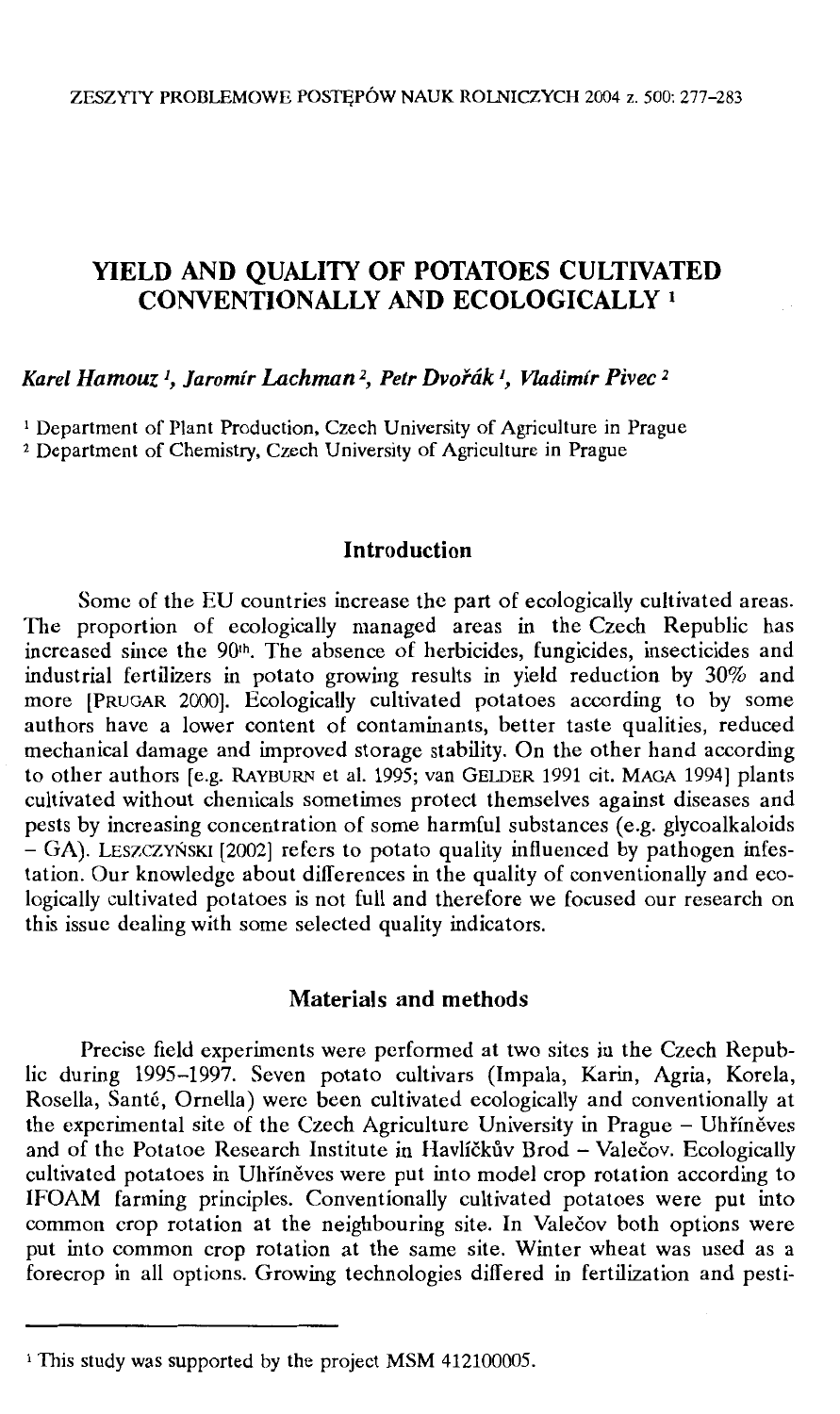cide use. Conventional technology was managed according to the state variety testing of Central Institute for Supervising and Testing in Agriculture. Ecological cultivation was different due to the absence of fungicides against phytophthorafungus (except for two applications of fungicide Kuprikol 50 at Valecov site) and insecticides against Colorado patata beetle. After harvest and three-week healing period the samples were delivered to the laboratories of the Potato Research Institute and Department of Chemistry at the Czech University of Agriculture for analyses. Dry matter content was determined by gravimctric analysis, rcducing sugars content by Luff-Schoorl 's mcthod, nitrate content by using ion-selective electrode, polyphenol content by spectrophotometer and Folin-Ciocalteu's reagent, GA content by HPLC method.

### **Results and discussion**

#### **Dry matter content**

Our results did not confirm the increase of dry matter content in tubers from ecological option as published by GRANSTEDT and KIELLENBERG [1997] and by REMBIAŁKOWSKA [2000]. During 1995 and 1996 differences between variants from aur experiment were inconclusive (Tab. 1), in 1997 a higher content of dry matter was obtained in conventional option. The result from 1997 is in accordance with research result of SAWICKA and Kuś [2002] who found out higher content of dry matter in potatoes from integrated farming system as compared to ecological potatoes. Our results did not confirm the assumption that nitrogen and potassium applied in conventional variant should decrease the dry matter content. This could be because common rates of nitrogen and potassium fertilizers which were applied in our experiments did not significantly change the dry matter content and, on the other hand, a shorter period of ecological variant assimilatory apparatus existency (as a consequence of its damage by Colorado beetle or phytophthorafungus) could result in dry matter decrease in this variant [DIVIS, ĆURN 1996]. This explains our result of 1997 (lower dry matter content in ecological variant) when potato haulm was prematurely damaged by phytophthorafungus.

Table 1; 'fabela 1

| Way of growing; System uprawy<br>(Significance; istotne różnice) | Year; Lata |          |         | Average   |  |  |
|------------------------------------------------------------------|------------|----------|---------|-----------|--|--|
|                                                                  | 1995       | 1996     | 1997    | Srednia   |  |  |
|                                                                  |            | 3        |         |           |  |  |
| Dry matter content; Sucha masa (%)                               |            |          |         |           |  |  |
| Conventional; Konwencjonalny                                     | 20.74      | 19.61    | 22.98   | 21.11     |  |  |
| Ecological; Ekologiczny                                          | 20.43      | 20.07    | 21.12   | 20.54     |  |  |
| LSD; NIR                                                         | $0.89**$   | $0.82**$ | $1.58*$ | $0.62**$  |  |  |
| Reducing sugar content; Cukry redukujące (%)                     |            |          |         |           |  |  |
| Conventional; Konwencjonalny                                     | 0.41       | 0.87     | 0.37    | 0.55      |  |  |
| Ecological; Ekologiczny                                          | 0.33       | 0.80     | 0.15    | 0.43      |  |  |
| $LSD0.05$ ; NIR <sub>0.05</sub>                                  | $0.14**$   | $0.12**$ | $0.21*$ | $0.13***$ |  |  |

Influence of cultivation on qualitative parameters and potato yield Wpływ uprawy na cechy jakości i na wysokość plonu bulw ziemniaka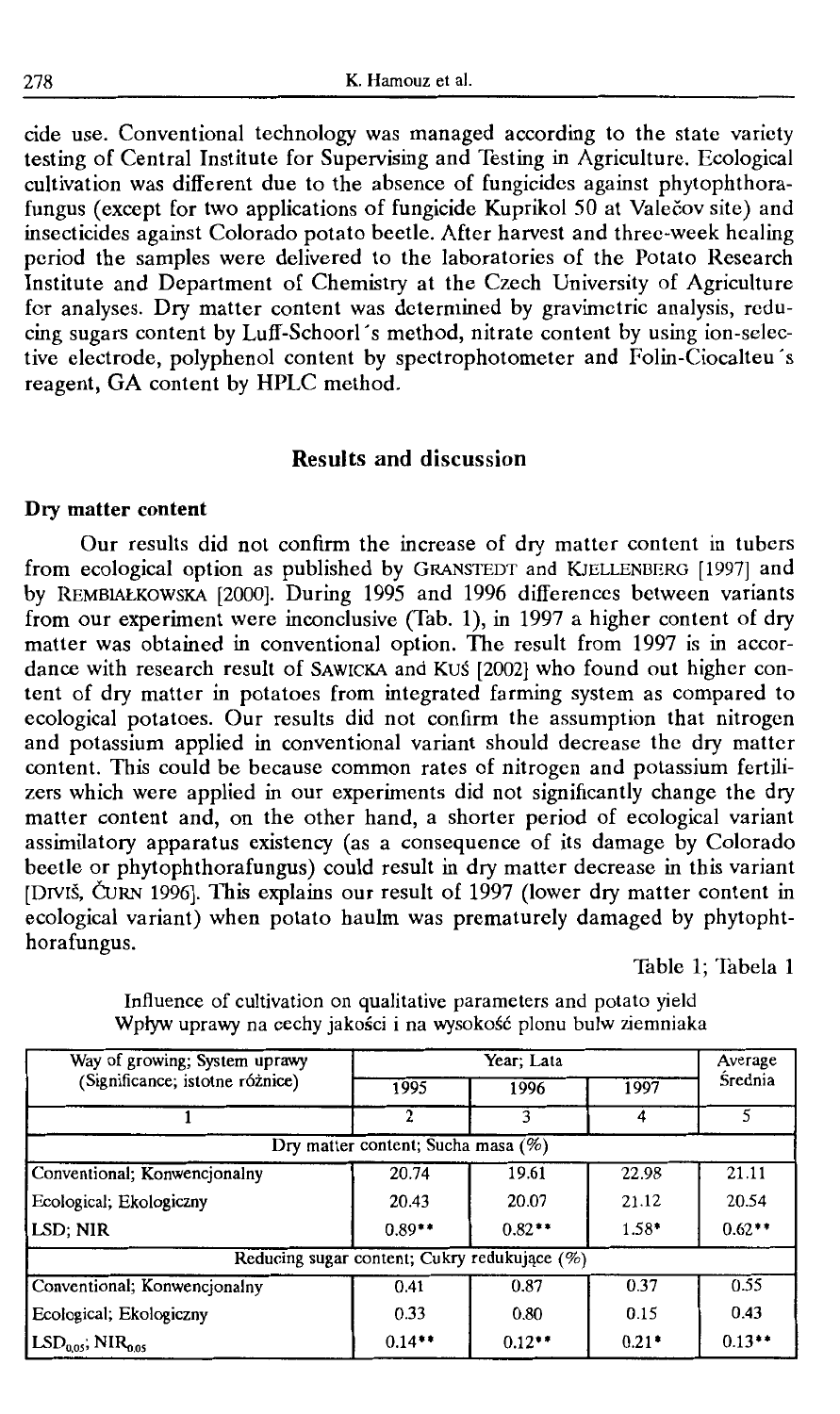|                                                                                   | $\overline{2}$ | 3       | 4       | 5       |  |  |
|-----------------------------------------------------------------------------------|----------------|---------|---------|---------|--|--|
| Nitrate content; Azotany (mg $NO3-1kg-1$ )                                        |                |         |         |         |  |  |
| Conventional; Konwencjonalny                                                      | 215.2          | 105.1   | 140.8   | 153.7   |  |  |
| Ecological; Ekologiczny                                                           | 182.5          | 98.2    | 129.5   | 136.7   |  |  |
| $LSD0.05$ ; NIR <sub>0.05</sub>                                                   | 37.65          | 37.30   | 29.43   | 27.37   |  |  |
| Glycoalkaloid content in cultivar Karin; Glikoalkaloidy u odmiany Karin (mg·kg-1) |                |         |         |         |  |  |
| Conventional; Konwencjonalny                                                      | 112.6          | 53.1    | 65.4    | 77.0    |  |  |
| Ecological: Ekologiczny                                                           | 157.0          | 59.2    | 77.5    | 97.9    |  |  |
| Polyphenol content; Związki fenolowe (mg·100 g <sup>-1</sup> )                    |                |         |         |         |  |  |
| Conventional; Konwencjonalny                                                      | 35.8           | 37.1    | 37.6    | 36.9    |  |  |
| Ecological; Ekologiczny                                                           | 52.5           | 56.1    | 50.1    | 53.0    |  |  |
| $\text{LSD}_{0.05}$ ; $\text{NIR}_{0.05}$                                         | $2.75*$        | $5.63*$ | $4.14*$ | $2.63*$ |  |  |
| Yield; Plon (t-ha-1)                                                              |                |         |         |         |  |  |
| Conventional; Konwencjonalny                                                      | 37.0           | 55.7    | 43.9    | 45.4    |  |  |
| Ecological; Ekologiczny                                                           | 23.1           | 35.2    | 29.1    | 29.1    |  |  |
| $LSD0.05$ ; NIR <sub>0.05</sub>                                                   | $10.23*$       | $8.41*$ | $4.67*$ | $4.36*$ |  |  |

significant difference; różnice istotne

•• non significant; różnice nieistotne

#### **Reducing sugar content**

In ecologically cultivated potatoes (in three-years average of results) a trend (inconclusive difference) was observed to lower the content of reducing sugars as compared to conventional option (Tab. 1). This was confirmed by the conclusive result of 1997. Our result is only partially comparable (due to nitrogen fertilization rate) with the findings of PESHIN, SINGH [1999], who noted that intensive nitrogen fertilization can increase the reducing sugar content. Drv1š [1996] carne to the similar conclusions and in the experiments of SAWICKA and Kuś [2002] reducing sugars content did not depend on growing option. Contrary HAJŚLOVA et al. [1998] found a lower content of reducing sugars in ecological variant. Our result is probably related to the absence of nitrogen fertilization in ecological option because the application of nitrogen fertilizers could participate in the prolongation of growing season and delay of potato physiological maturity lower maturity is related to a higher content of reducing sugars [PUTZ 1995].

#### **Nitrate content**

Experiments did not prove any influence of cultivation on the nitrate content, but during all years ecologically cultivated potatoes had a significantly lower nitrate content (Tab. 1). This trend is consistent with published research [e.g. WOESE 1995; PRUGAR et al. 2000; REMBIAŁKOWSKA 2000] that usually report a tendency of a less nitrate content in tubers from ecological variants and often also significant differences. We discovered an important difference in nitrate content for different cultivation methods (close to detection limit) in our experiments in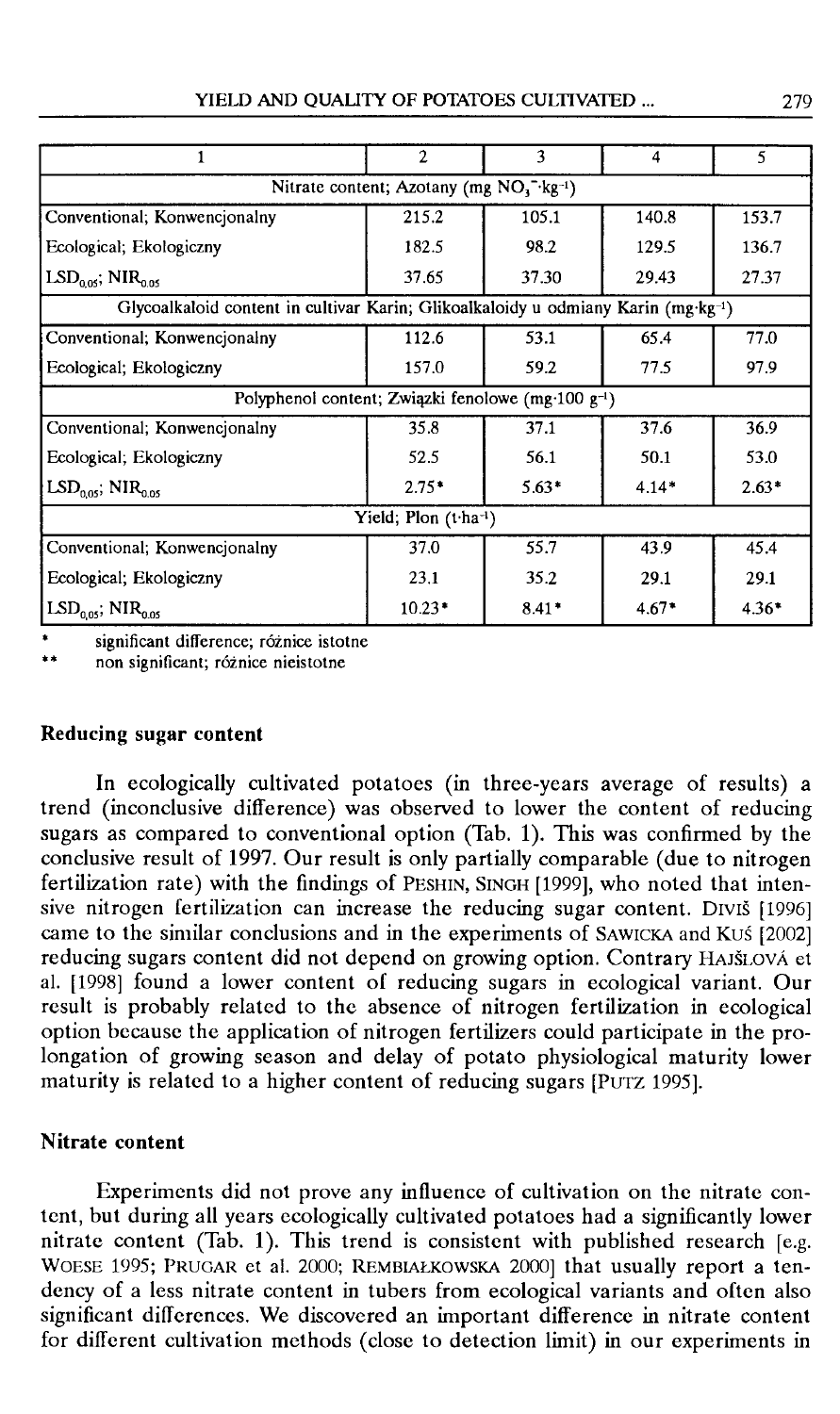1995, but during the next two years the differenccs were much lowcr. It was probably connected with premature termination of vegetation due to *Phytophthora*  fungus infestation in ecological option during 1996 and 1997 whcn tubers were juvenile and nitrates were partially built into other compounds.

#### **Glycoalkaloid content**

Regarding high expenses the sample analyses was performcd only for cultivar Karin. Ecologically cultivated potatoes had higher GA content during all years as compared to conventional cultivation, but this trend was significant only in 1995 (Tab. 1). Our nitrogen fertilization rate 100 kg·ha-1 did not confirm the findings of MONDY, MUNSHI [1990] and ROGOZIŃSKA [1995] that nitrogen fertilization can result in a higher GA content. Our results correspond with findings of other authors [PRUGAR 2000; HAJŚLOVA et al. 1998] who also did not prove the influence of growing option on the GA content.

#### **Polyphenol content**

Ecologically cultivated potatoes had a higher content of total polyphcnols (Tab. 1). Similar results though not always significant was also confirmcd by other authors [HAJŚLovA et al. 1998]. The results can be conncctcd with the response of potatoes which were not chemically treated to various stress factors (Colorado beetle and phytophthorafungus).

#### **Yield**

Ecologically cultivated potatoes had - as it was expected [PRUGAR 2000] - a lower yield as compared to conventional method (Tab. 1). During the three-years averagc the decreasc amounted to 35.9%, which confirms the data found by BOIIM [1999] and PRUGAR [2000]. Significantly lower yields of ecologically cultivated potatoes could be caused by insufficient nutrients reserve in the soil and by inadequate regulation of diseases, pests and also weeds. Different intensity of Colorado beetle and *Phytophthora* infestations resulted in the reduction or destruction of assimilatory apparatus and thus in yield decrease.

#### **Conclusion**

Ecologically cultivated potatoes had a significantly lowcr yield as compared to potatoes from conventional cultivation (by 36% ).

Qualitative parameters of ecologically cultivated potatoes (compared to conventionally cultivated potatoes) bad these significant and desirable trends: lower reducing sugars content, lower nitrates content. Furthermore ecological option was proved to have a higher total polyphenol content (undcsirablc in regard to colour changes of pulp and desirable in nutrition as natural antioxidants). Cultivation did not influence the dry matter content and GA content.

Experiments showed that differences in qualitative parameters of ecologi-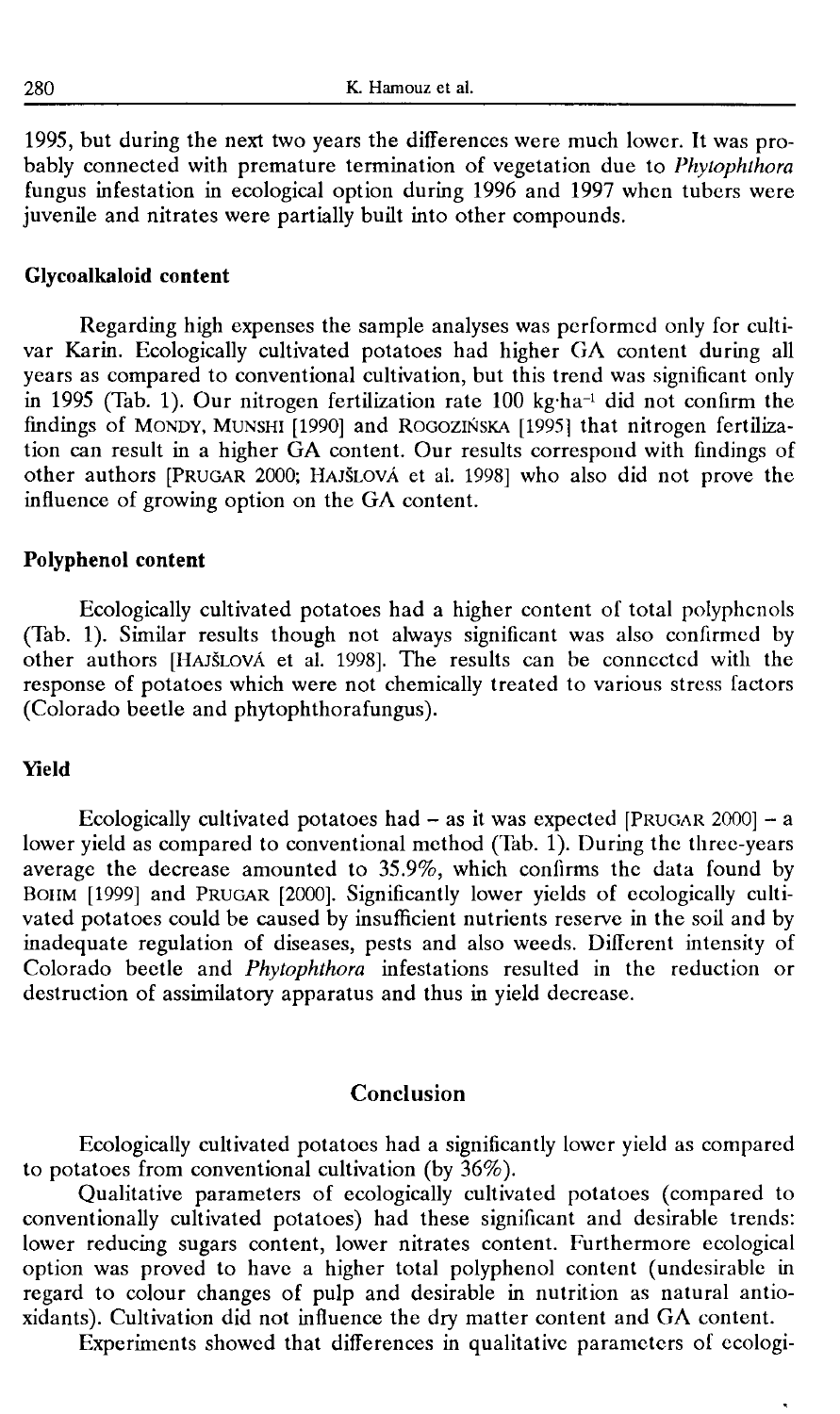cally and convcntionally cultivated potatoes depend on the year conditions in relation to phytophthorafungus and Colorado beetle (this determines the duration of assimilation area of ecologically cultivated potatoes) and also in relation to weather conditions (influence utilization of nutrients from fertilizers).

# **References**

BOHM H. 1999. *Effect of manure on yield and quality of potatoes in organic agriculture.* Abstr. 14th Trien. Conf. EAPR, Sorrento: 622-623.

Drviš J. 1996. *Kvalita konzumních brambor z biofarmy a z konvenčního pěstování*. Sborník ze semináře Kvalita konzumních brambor, VÚB, VŠCHT, Havl. Brod, 6.11.1996: 49-54.

GRANDSTEDT A., KJELLENBERG L. 1997. Long-term field experiment in Sweden: Effects *of organie and inorganic fertilizers on soi! fertility and crop quality.* Agricultural Production and Nutrition. Proc. Conf. in Bostn, (wyd.) W Lockeretz. 19-21 III 1997: 79-90.

HAJŠLOVÁ J., SCHULZOVÁ V., GUZIUR J., VOLDŘICH M., PARKÁNYIOVÁ L. 1998. Assessement of the quality of potatoes and other crops from organic farming. Zpráva ořešení projektu COST, VSCHT Praha: 25 pp.

LESZCZYŃSKI W. 2002. Zależność jakości *ziemniaka od stosowania w uprawie nawozów i pestycydów.* Zesz. Probl. Post. Nauk Rol. 489: 47-64.

**MAGA J.A. 1994.** *Glycoalkaloids in Solanaceae.* Food Rev. Intern. 10( 4): 385-418.

**MONDY N.I., MUNSIII C.B. 1990.** *Effect of nitrogen fertilisation on glycoalkaloid and nitrate content of potatoes.* **J.** Agric. Food Chem. 38(2): 565-567.

**PESIIIN A., SINGH B. 1999.** *Biochemical composition of polata tubers as influenced by higher nitrogen application.* **JIPA** 26(3-4): 145-147.

PUTZ **B.** 1995. *Importance of the physiology of the [potato] tuber, as expressed by maturity, for reducing sugar at harvest and in storage.* Veroeff. Arbeitsgem. Kartoff elforsch. 16: 18-25.

**PRUGAR J. 2000.** *Kvalita rostlinnych produktu ekologickeho zemedelstvi.* Rostl. Vyr., Stud. infor. 5/99: 79 pp.

**RAYBURN J.R., FRIEDMAN M., BANTLE J.A. 1995.** *Synergistic interaction of glycoalkaloids a-chaconine and a-solanine on developmental toxicity in Xenopus embryos.* Food Chem. Toxicol. 33(12): 1013-1019.

REMBIAł.,KOWSKA **E. 2000.** Wpływ *ekologicznej metody uprawy na* zawartość *azotanów i azotynów w ziemniakach i wybranych warzywach.* Roczn. **AR** w Poznaniu 31(1): 429-433.

ROGOZIŃSKA I. 1995. Wpływ nawożenia *azotowego na bilans azotu oraz szkodliwych dla zdrowia substancji chemicznych w bulwach ziemniaka.* Post. Nauk Rol. 42/47  $(1): 59-65.$ 

SAWICKA **B.,** Kuś **J.** 2002. Zmienność składu *chemicznego bulw ziemniaka w warunkach ekologicznego* i *integrowanego systemu produkcji.* Zesz. Probl. Post. Nauk Rol. 489: 273-282.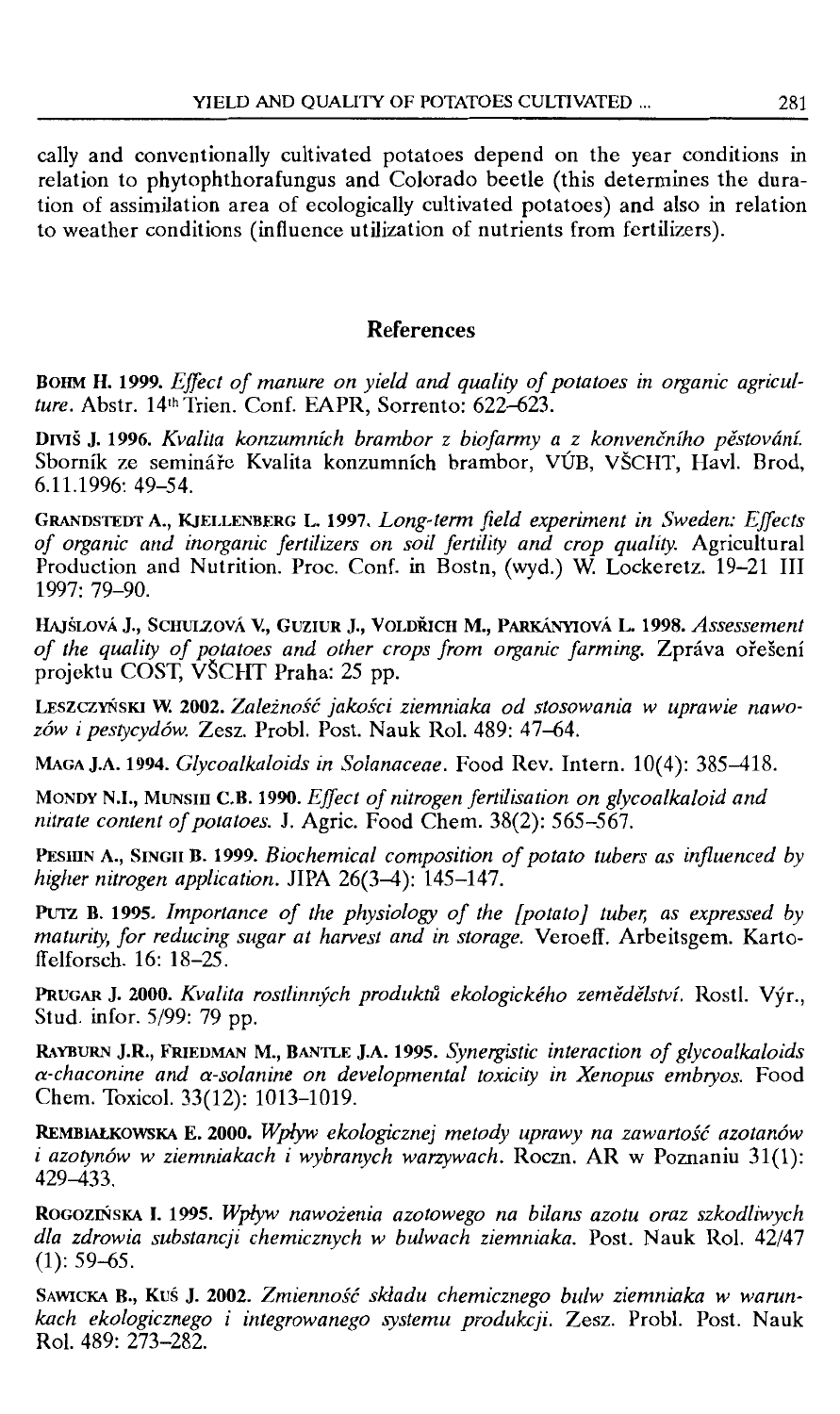**TURNEROVA J. 1998.** *Vysledky hodnoceni jakosti souboru odn1d z ekologickeho a kon*venčního pěstebního systému za období 1994-1996. Bramborářství 6(1): 17–19.

**WOESE K., LANGE D., BoEss C., BOGL K. W. 1995.** *Ókologisch und konventionell eneugte Lebensmittel im Vergleich.* Eine literaturstudie. Teil I u. Il. BgVv-Hefte,  $04a\,05$ 

**Key words:** potatoes, growing systems, yield, tubers quality

#### **Summary**

In the three-year field trials the effect of ecological cultivation of table potatoes (in comparison with conventional cultivation) on the selected factors of tuber quality was estimated. Trials were performed at two localities in the Czech Republic with seven varieties. Based on the statistical evaluation it is evident that the ecological cultivation positively affected nitrate and reducing sugar content. In ecological variant the nitrate content was by  $11\%$  lower and reducing saccharide content was by 22% lower as compared to conventional option. Contrary a negative effect of ecological cultivation was determined in total polyphenol content (by 10.2% higher) and yields per ha (by 36% lower). Cultivation method did not significantly affect the dry matter content and glycoalkaloid content.

## PLON I JAKOŚĆ ZIEMNIAKÓW UPRAWIANYCH SPOSOBEM KONWENCJONALNYM I EKOLOGICZNYM

Karel Hamouz<sup>1</sup>, Jaromír Lachman<sup>2</sup>, Petr Dvořák<sup>1</sup>, Vladimír Pivec<sup>2</sup> 1 Katedra Produkcji Roślinnej, Czeski Uniwersytet Rolniczy w Pradze <sup>2</sup>Katedra Chemii, Czeski Uniwersytet Rolniczy w Pradze

Słowa kluczowe: ziemniaki, system uprawy, plon, jakość bulw

#### Streszczenie

W trzyletnich badaniach polowych obserwowano wpływ ekologicznej produkcji ziemniaków konsumpcyjnych (w porównaniu z technologią konwencjonalną) na wybrane parametry jakościowe bulw. Badania siedmiu odmian ziemniaków zrealizowano w dwóch gospodarstwach zlokalizowanych w różny regionach Czeskiej Republiki. Z oceny statystycznej uzyskanych wyników wynika, że ekologiczny sposób produkcji ziemniaków ograniczył zawartość azotanów i cukrów redukujących. W ekologicznej produkcji ziemniaków (średnia trzyletnia wszystkich badanych odmian) uzyskano o 11% mniejszą zawartość azotanów i o 22% mniejszą zawartość cukrów redukujących, w stosunku do zawartości uzyskanych w ziemniakach uprawianych konwencjonalnie. Negatywny wpływ, w ekologicznej tech